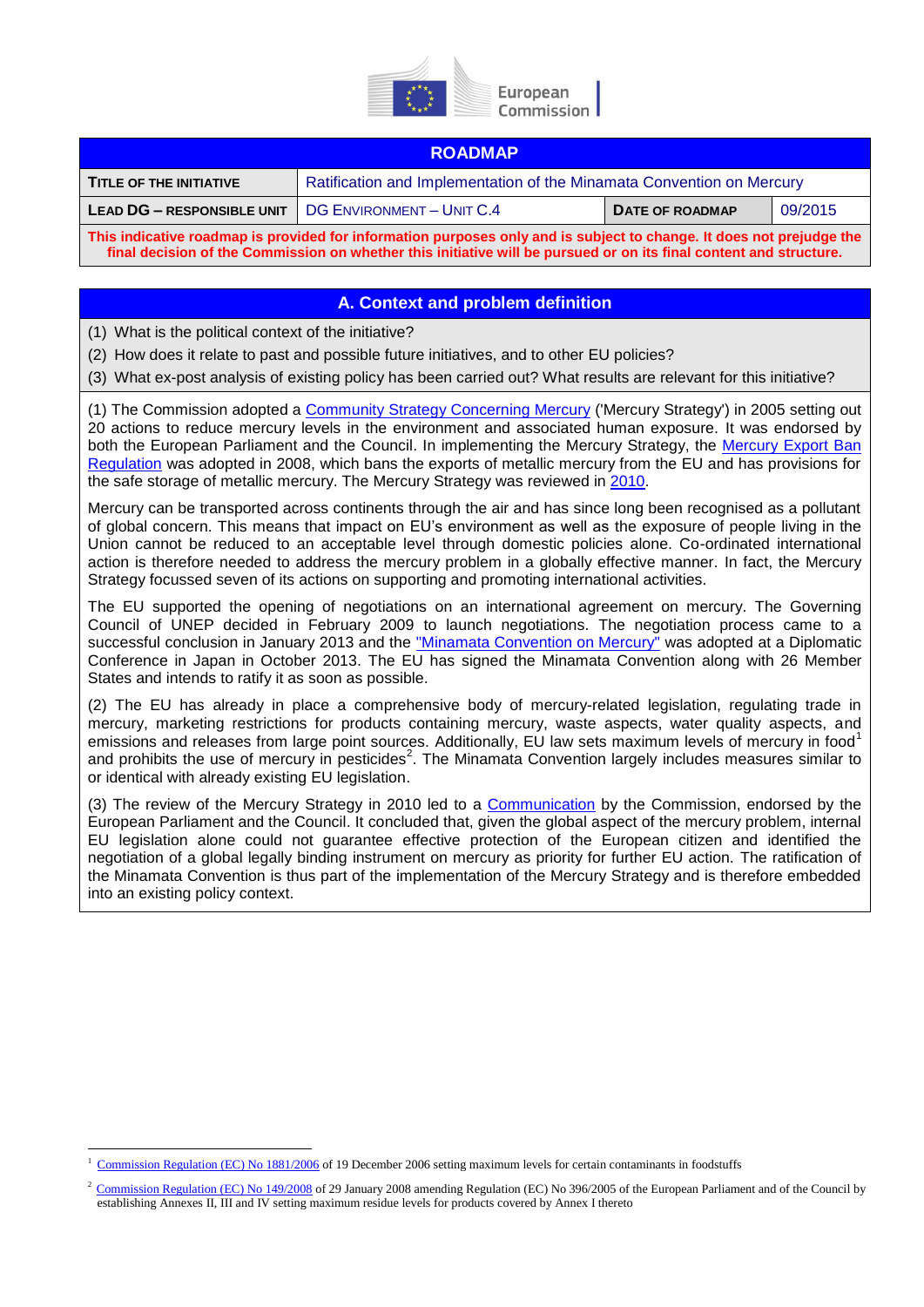What are the main problems which this initiative will address?

Exposure to high levels of mercury can cause harm to the brain, lungs, kidneys and immune system of people of all ages. Human exposure through eating of contaminated fish is due to the increased levels of mercury in the environment.

The EU has already taken action to tackle the problem by reducing mercury emissions and use domestically. However, the global character of the mercury problem means that the EU cannot provide sufficient protection to its citizen on its own, as exposure of EU citizens to mercury is due, to a great extent, to emissions originating in other parts of the world. Hence, the EU actively supported the international negotiations for a global treaty on mercury and signed the Minamata Convention on Mercury that seeks to address the mercury problem at the global level.

In order to ensure the quick implementation of the Convention, the EU itself needs to ratify it as soon as possible (leading by example, and allowing MS to ratify it), and therefore to make sure its *acquis* allows for this ratification. By becoming Party at an early stage, the EU would have a strong voice at the first Conference of the Parties, where important implementing decisions will be taken.

Who will be affected by it?

Member States, importers and exporters of mercury and/or mercury containing products, manufacturers of products containing mercury, industries using or emitting mercury, waste handlers and recyclers. Producers of alternative products replacing those containing mercury may also be concerned. The impact will be assessed in more detail after the finalisation of the Impact Assessment study already initiated by the Commission, including on whether and to what extent SMEs will be affected.

Is EU action justified on grounds of subsidiarity? Why can Member States not achieve the objectives of the proposed action sufficiently by themselves? Can the EU achieve the objectives better?

Mercury in its elemental form can be transported across regions and continents through the air. Therefore, individual actions by Member States alone cannot address the problem and action at the EU level is warranted. In fact, depending on the location, only 20-60% of the mercury deposited on the European territory originates from European emissions, which represent ca. 5% of global emissions. The transboundary component of mercury pollution is thus very significant and requires not only national or EU action, but rather global action.

The Minamata Convention addresses environmental issues that are covered extensively by EU legislation with an important focus on trade and marketing-related measures. Nevertheless, the EU needs to adapt its *acquis* to align it with its international obligations.

# **B. Objectives of the initiative**

What are the main policy objectives?

The overall objective of this initiative is to enable the minimisation of mercury pollution by activating the international action complementing the already existing EU action, with the aim of reducing as far as possible the global emissions and circulation of mercury and its built-up in the food chain. This requires an early ratification of the Minamata Convention on Mercury.

The EU will seek to ratify the Minamata Convention as soon as possible, by making adaptations to the EU *acquis* as necessary.

Do the objectives imply developing EU policy in new areas?

The Community Strategy Concerning Mercury is a well-established and comprehensive EU policy in this area, and the ratification of the Minamata Convention does not require developing EU policy in new areas.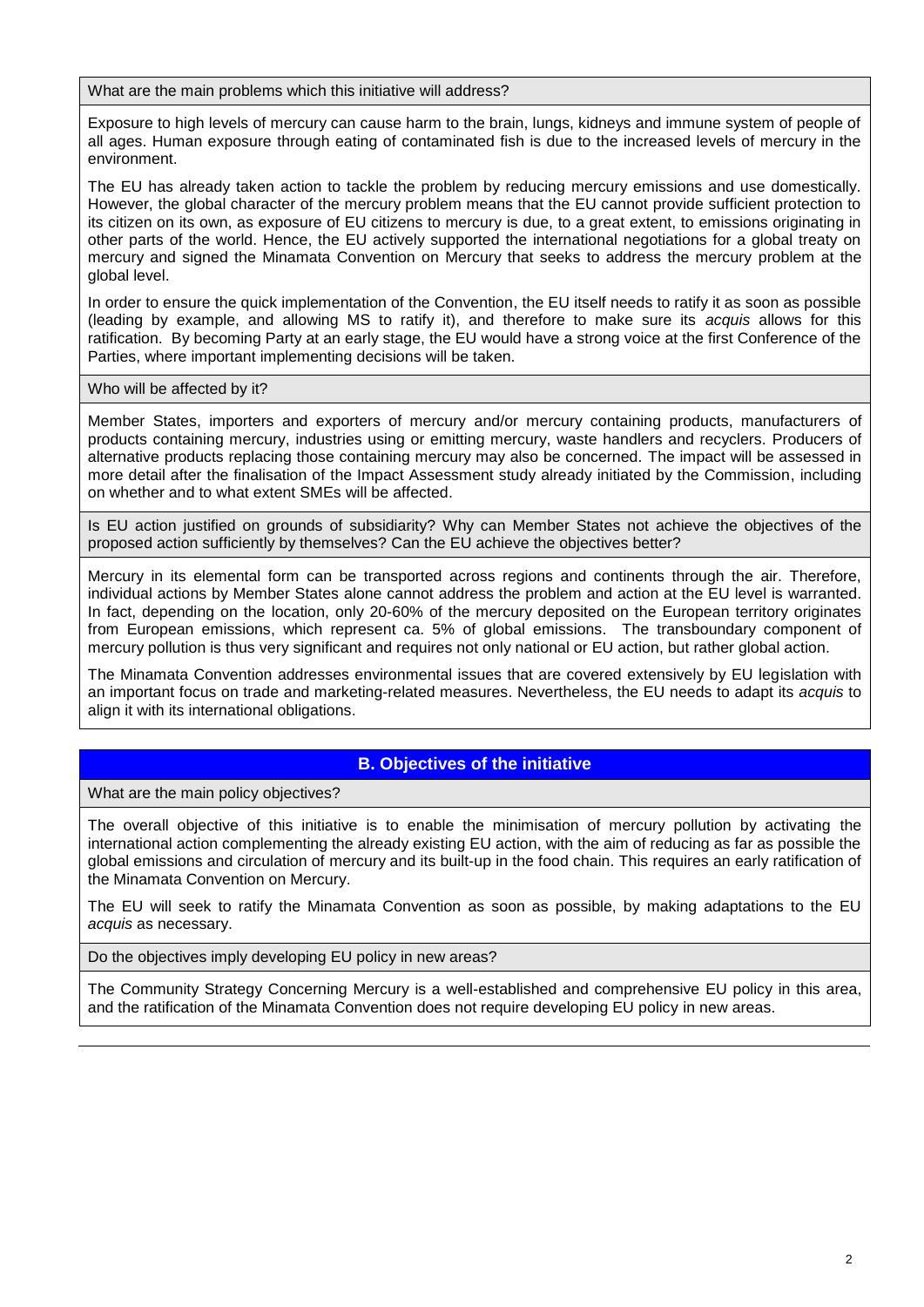## **C. Options**

- (1) What are the policy options (including exemptions/adapted regimes e.g. for SMEs) being considered?
- (2) What legislative or 'soft law' instruments could be considered?
- (3) How do the options respect the proportionality principle?
- (1) The provisions of the Minamata Convention not covered by the *acquis* are formulated in a legally binding way ("Parties shall …"); hence the only option to ensure compliance with these provisions is to adapt EU legislation accordingly. When amending EU legislation, better regulation principles will be applied, e.g. simplification of existing reporting requirements will be considered.
- (2) The main regulatory policy instruments presently considered are (i) the revision of the Mercury Export Ban Regulation as it already contains trade rules and storage provisions, (ii) adapting or complementing certain pieces of EU legislation that regulate the use of mercury in certain products and processes.
- (3) Only legislative options will enable compliance with legally-binding provisions of international law such as the Minamata Convention. Given the importance of the EU *acquis* already existing in the area of mercury, only limited updates of the *acquis* will be necessary and therefore proportionality is not expected to be a major issue. Nevertheless, the proportionality of the proposed options will be examined as part of the impact assessment.

## **D. Initial assessment of impacts**

What are the benefits and costs of each of the policy options?

Benefits for human health are considered important. The envisaged action implements an internationally agreed set of measures that is expected to reduce mercury levels in the environment and human exposure significantly over the long term. Action at a world-wide scale brings more environmental and health benefits, both globally and for the EU, than any initiative limited to the EU region could bring.

Incremental costs are expected to be low, given the EU measures already in place and the limited legislative adjustments needed for the EU to conform to the Minamata Convention.

The entry into force of the Convention and its implementation will install globally a legal regime inspired by EU law. This will contribute levelling the playing field for mercury using or emitting activities and facilitate the access of innovative EU businesses to global markets.

Could any or all of the options have significant impacts on (i) simplification, (ii) administrative burden and (iii) on relations with other countries, (iv) implementation arrangements? And (v) could any be difficult to transpose for certain Member States?

No significant administrative burden or transposition difficulties are expected as this initiative would largely relate to already existing requirements. As trade restrictions are covered by the Minamata Convention and additionally the major EU trading partners have also signed it, no significant impact on relations with third countries is expected. The reporting obligations imposed by the Mercury Export Ban Regulation on industries will be reviewed in view of the expected phase out of the concerned activities and the opportunity will be used for additional simplification on the basis of the experience so far.

- (1) Will an IA be carried out for this initiative and/or possible follow-up initiatives?
- (2) When will the IA work start?
- (3) When will you set up the IA Steering Group and how often will it meet?
- (4) What DGs will be invited?
- (1) An impact assessment will be conducted, including also a complementary assessment of the Mercury Export Ban Regulation, although it is a relatively "young" legislation that entered into effect only in March 2011.
- (2) A contract has been commissioned in 2013 to collect information for an impact assessment. The work has been concluded and the [final report](http://ec.europa.eu/environment/chemicals/mercury/pdf/MinamataConventionImplementationFinal.pdf) is available on the Commission's mercury webpages. It is complemented by an [assessment of mercury export restrictions](http://ec.europa.eu/environment/chemicals/mercury/pdf/20150609ExpBanComplAssess.pdf) that has been finalised in June 2015.
- (3) The IA Steering Group (IASG) was created in December 2013 and has met twice in 2014 and two more times in 2015.
- (4) The steering group includes SG, SJ, ECFIN, GROW, EMPL, ENER, CLIMA, TAXUD, SANTE, TRADE and DEVCO.